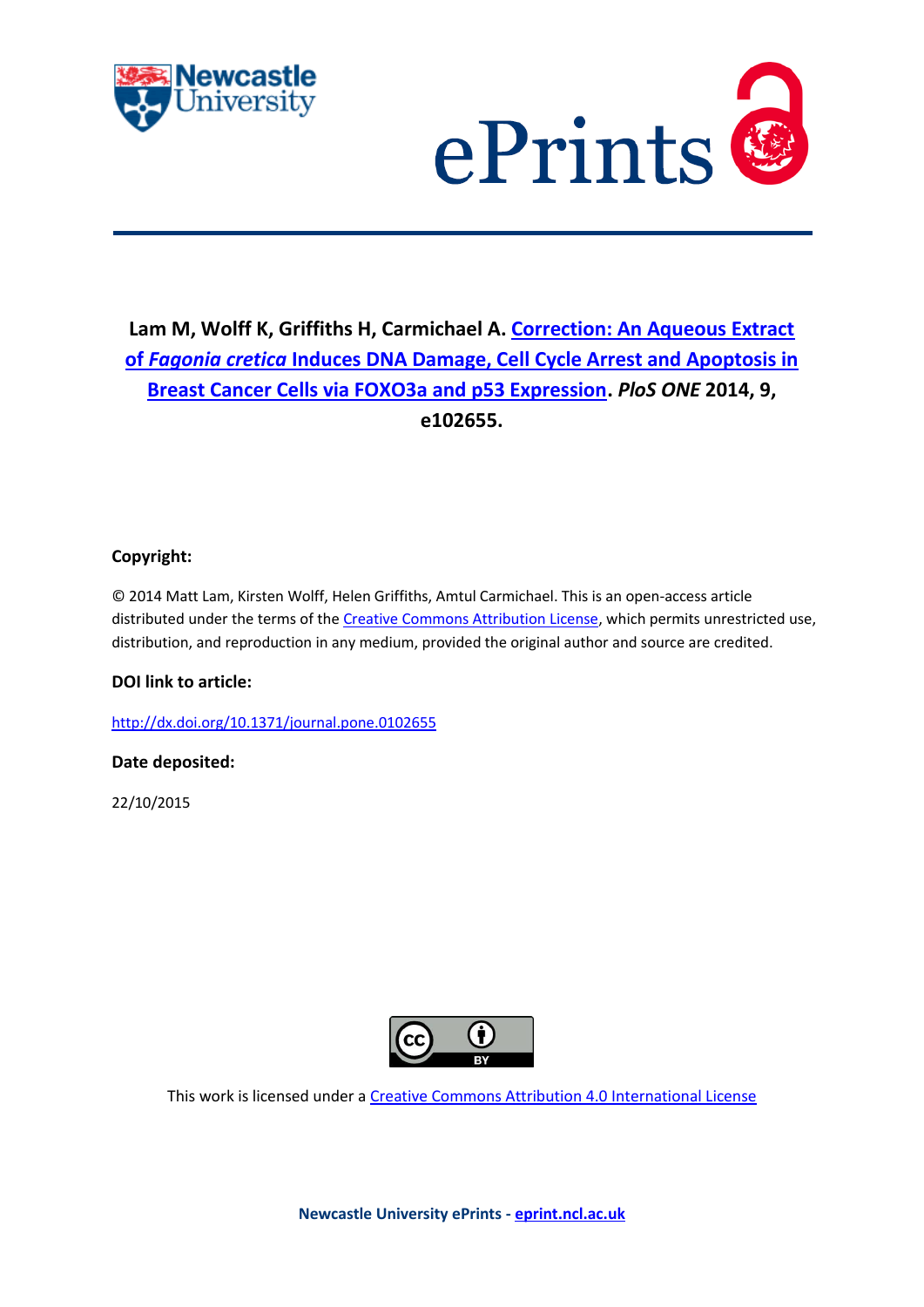#### Correction



# Correction: An Aqueous Extract of Fagonia cretica Induces DNA Damage, Cell Cycle Arrest and Apoptosis in Breast Cancer Cells via FOXO3a and p53 **Expression**

#### Matt Lam, Kirsten Wolff, Helen Griffiths, Amtul Carmichael

In our article entitled ''An Aqueous Extract of Fagonia cretica Induces DNA Damage, Cell Cycle Arrest and Apoptosis in Breast Cancer Cells via FOXO3a and p53 Expression'' (1), we described the effects of plant material from Pakistan that we referred to as Fagonia cretica. Linnaeus in Species Plantarum (2) described three species, namely, *cretica*, *arabica* and *hispanica*, while we now have over 160 names published in the genus (3, 4). The circumscription of species in Fagonia is reported to be complex due to variability of morphological characters (3, 4).

After the publication of our article it was raised to our attention that in light of the widespread distribution of F. indica and the absence from Pakistan of the more narrowly distributed species F. *cretica* the plant material may originate from  $F$ . *indica* and not  $F$ . cretica as indicated in the article. Some reports suggest that in Pakistan that the name  $F$ . cretica is used as name for what actually is F. indica var. schweinfurthii Hadidi (5). Recent studies on Fagonia elucidated relationships within the genus using morphological and molecular data (3,4). In light of this, we completed a series of DNA sequencing analyses on different batches of plant material used in our studies in order to establish if the material originated from F. indica or F. cretica. These additional analyses have confirmed that the material used in the study originated from F. cf. indica.

The methodology for the analyses was as follows: DNA was extracted from batches of plant material using a Qiagen DNeasy Plant minikit, following manufacturer's instructions. The chloroplast trnLeu intragenic spacer was amplified using primers trnL-c and trnL-d (6), and the the rDNA Internal Transcribed Spacer region was amplified using primers ITS4 and ITS5 (7). Amplification, purification and sequencing were performed as described by Houston and Wolff (8). Sequencing was carried out with the Big Dye Terminator cycle sequencing kit v. 3.1 (Applied Biosystems) according to manufacturer's instructions. Sequencing products were purified using a Genetix column purification and the sequences of these samples were visualised using an ABI 3100 automated sequencer (Applied Biosystems).

The resulting sequences, both trnL (439 bases) and ITS (489 bases), were blasted to sequences available on GenBank and showed the highest similarity with those of F. indica and of F. paulayana, while being clearly different from those for F. cretica (Table 1). The alignment shows that for trnL the query sample differed from F. *indica* only for the number of repeats in two Arepeats, and one nucleotide substitution with F. paulayana. The trnL sequence differed from the F. cretica sequences for 12 substitutions and 6 insertions/deletions (Table 2). The ITS query sample differed from  $F$ . *indica* and  $F$ . *paulayana* for 1 and 3 substitutions, respectively, while the difference with  $F$ . cretica was 36 substitutions and 1 insertion/deletion (Table 3). The alignment of ITS showed ambiguities at certain positions; this is most likely due to a well-known phenomenon of incomplete sequence conversion between the rDNA paralogs, causing intra-individual

sequence diversity. Beier et al.  $(4)$  describe that F. indica and F. paulayana occur sympatrically and cannot be distinguished on the basis of sequence data, but that a single morphological character (persistence of sepals) discriminates the two species.

We conclude that  $F$ , *indica* or its sister species  $F$ , *baulayana* is the genetic identity of the plant material being commonly referred to as F. cretica in Pakistan and which has cytotoxic activity towards breast cancer cells. We conclude that it is more likely to be F. indica than F. paulayana for three reasons. Firstly, our ITS sequence was more similar to that of F. indica. Secondly, the trnL sequence only had repeat number differences with F. indica, which is a more likely evolutionary step than the substitution that was found in the comparison with F. paulayana. Thirdly, the distribution of F. indica encompasses the region of origin of our samples. The article title, abstract and main text should therefore refer to  $F$ . cf. *indica* and not  $F$ . *cretica*. The active compound has now been isolated and is undergoing molecular characterization.

We are grateful to Dr. Schori, an expert plant systematist, who alerted us to the likely misidentification of the species.

Kirsten Wolff was responsible for the additional DNA analyses described in this Correction and she has been added as a coauthor. The author list should therefore be revised to read as follows:

Matt Lam, Kirsten Wolff, Helen Griffiths, Amtul Carmichael. Dr. Wolff is affiliated at School of Biology, Newcastle University and has no competing interests in relation to this work.

Citation: Matt Lam, Kirsten Wolff, Helen Griffiths, Amtul Carmichael (2014) Correction: An Aqueous Extract of Fagonia cretica Induces DNA Damage, Cell Cycle Arrest and Apoptosis in Breast Cancer Cells via FOXO3a and p53 Expression. PLoS ONE 9(7): e102655. doi:10.1371/journal.pone.0102655

Published July 30, 2014

Copyright: © 2014 Matt Lam, Kirsten Wolff, Helen Griffiths, Amtul Carmichael. This is an open-access article distributed under the terms of the [Creative](http://creativecommons.org/licenses/by/4.0/) [Commons Attribution License,](http://creativecommons.org/licenses/by/4.0/) which permits unrestricted use, distribution, and reproduction in any medium, provided the original author and source are credited.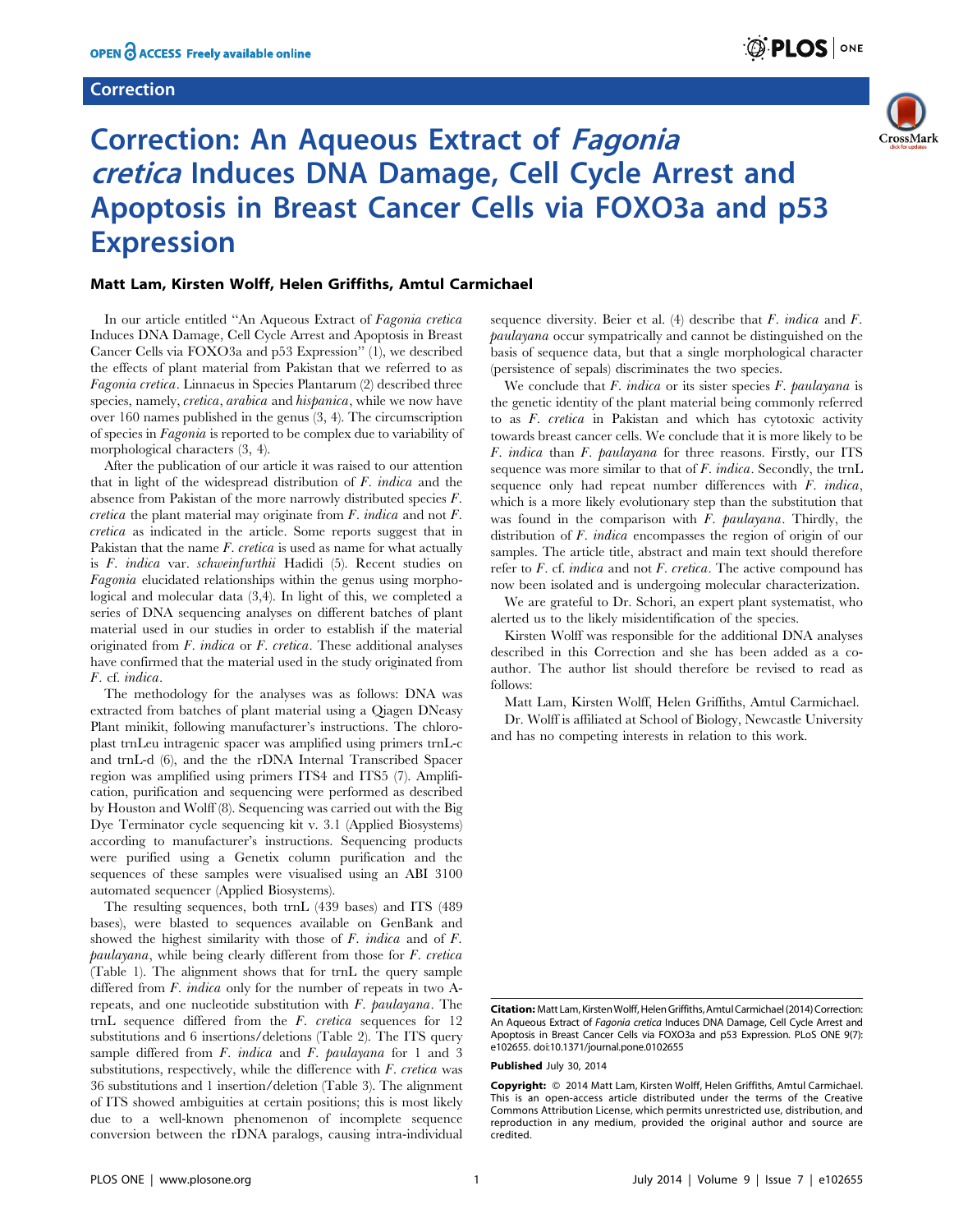Table 1. Sequence similarity of our query sample and most similar sequences available at Genbank for gene for trn-Leu and rDNA Internal Transcribed Spacer.

| Internal transcribed spacer rDNA<br>trn Leu |            |            |                  |            |            |
|---------------------------------------------|------------|------------|------------------|------------|------------|
| Species                                     | Similarity | Genbank nr | <b>Species</b>   | Similarity | Genbank nr |
| F. indica                                   | 99%        | AY641593.1 | F. indica        | 99%        | AY641631.1 |
| F. indica                                   | 99%        | AY300769.1 | F. paulayana     | 99%        | AY641652.1 |
| F. indica                                   | 99%        | AY641592.1 | F. indica        | 99%        | AY641630.1 |
| F. paulayana                                | 99%        | AY641607.1 | F. subinermis    | 99%        | AY641642.1 |
| F. paulayana                                | 98%        | AY641606.1 | F. paulayana     | 99%        | AY641650.1 |
| F. subinermis                               | 98%        | AY641610.1 | F. indica        | 99%        | AY641632.1 |
| F. mahrana                                  | 96%        | AY641600.1 | F. paulayana     | 99%        | AY641654.1 |
| F. lahovarii                                | 96%        | AY641596.1 | F. mahrana       | 98%        | AY641639.1 |
| F. hadramautica                             | 95%        | AY641590.1 | F. gypsophila    | 98%        | AY641627.1 |
| F. gypsophila                               | 95%        | AY641589.1 | F. lahovarii     | 97%        | AY641635.1 |
| F. acerosa                                  | 95%        | AY641579.1 | F. latistipulata | 97%        | AY641636.1 |
| F. indica                                   | 95%        | AY300770.1 | F. scabra        | 97%        | AY641645.1 |
| F. harpago                                  | 95%        | AY641591.1 | F. charoides     | 97%        | AY641621.1 |
| F. longispina                               | 94%        | AY641599.1 | F. minutistipula | 96%        | AY641641.1 |
| F. latistipulata                            | 94%        | AY641598.1 | F. longispina    | 96%        | AY641637.1 |
| F. bruguieri                                | 94%        | AY641582.1 | F. glutinosa     | 96%        | AY641626.1 |
| F. minutistipula                            | 93%        | AY300771.1 | F. bruguieri     | 96%        | AY641619.1 |
| F. cretica                                  | 92%        | AJ387942.1 | F. olivieri      | 96%        | AY641646.1 |
| F. densa                                    | 92%        | AY641587.1 | F. mollis        | 95%        | AY641643.1 |
| F. laevis                                   | 92%        | AY641594.1 | F. bruguieri     | 95%        | AY641620.1 |
| F. villosa                                  | 92%        | AY641611.1 | F. rangei        | 95%        | AY641647.1 |
| F. mollis                                   | 92%        | AY641601.1 | F. harpago       | 95%        | AY641629.1 |
| F. laevis                                   | 92%        | AY641595.1 | F. acerosa       | 95%        | AY641617.1 |
| F. scabra                                   | 92%        | AY300768.1 | F. luntii        | 95%        | AY641638.1 |
| F. charoides                                | 91%        | AY641583.1 | F. laevis        | 95%        | AY641634.1 |
| F. orientalis                               | 91%        | AY641603.1 | F. laevis        | 95%        | AY641633.1 |
| F. rangei                                   | 91%        | AY641609.1 | F. palmeri       | 95%        | AY641653.1 |
| F. cretica                                  | 91%        | AY641585.1 | F. orientalis    | 94%        | AY641648.1 |
| F. arabica                                  | 91%        | AY641580.1 | F. boveana       | 94%        | KF850598.1 |
| sF. cretica                                 | 91%        | AY641586.1 | F. pachyacantha  | 94%        | AY641651.1 |
| F. pachyacantha                             | 90%        | AY641604.1 | F. pachyacantha  | 94%        | AY641649.1 |
| F. pachyacantha                             | 90%        | AY300772.1 | F. villosa       | 94%        | AY641640.1 |
| F. zilloides                                | 90%        | AY641612.1 | F. hadramautica  | 94%        | AY641628.1 |
|                                             |            |            | F. arabica       | 93%        | AY641618.1 |
|                                             |            |            | F. chilensis     | 93%        | AY641622.1 |
|                                             |            |            | F. densa         | 93%        | AY641625.1 |
|                                             |            |            | F. cretica       | 93%        | AY641624.1 |
|                                             |            |            | F. scoparia      | 90%        | AY641644.1 |
|                                             |            |            | F. cretica       | 90%        | AY641623.1 |

doi:10.1371/journal.pone.0040152.t001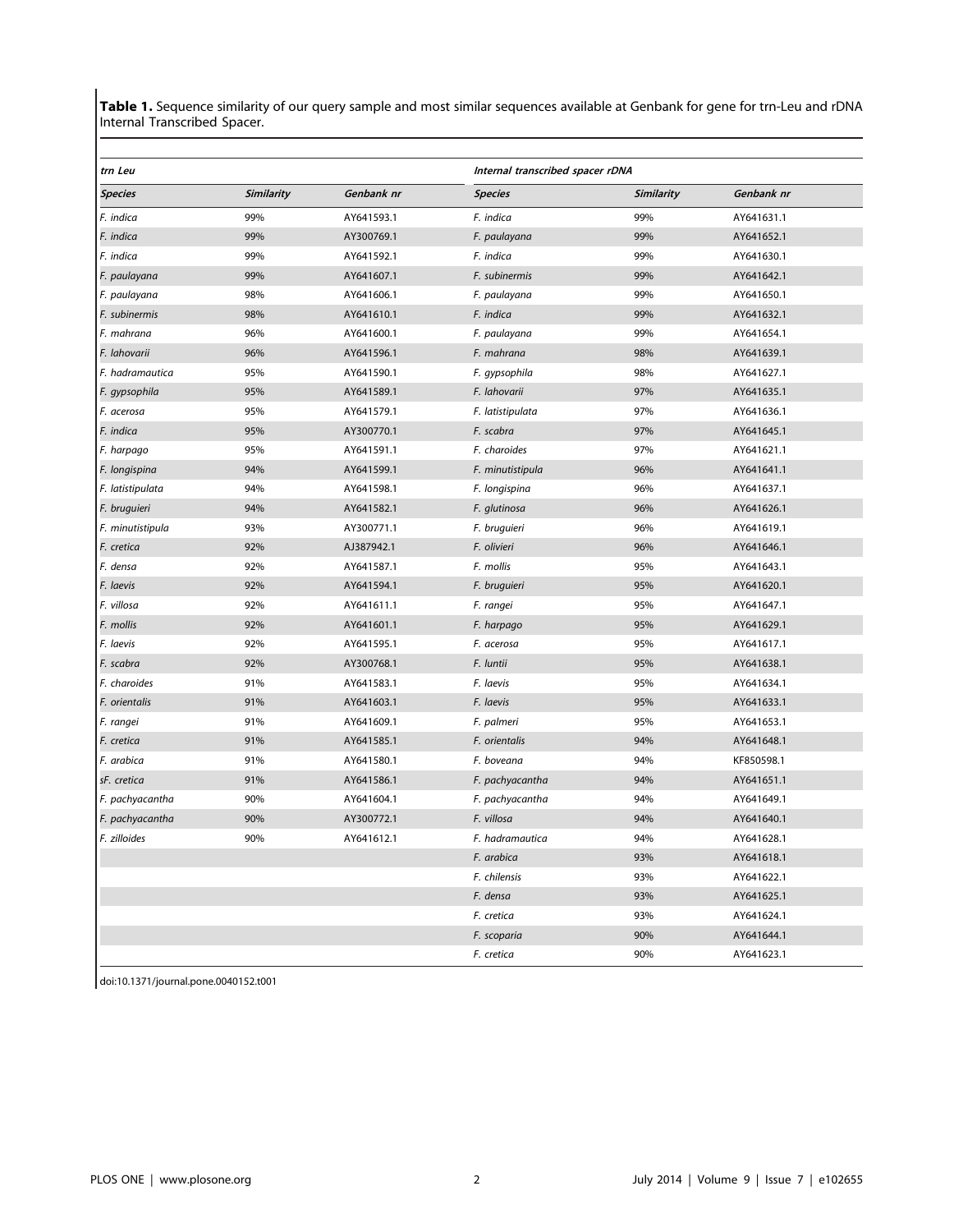Table 2. Aligned sequences of the trn-Leu gene intron for our query sample and a selection of the most similar sequences and most distant sequences within the genus Fagonia available at Genbank.

|                          | 10                | 20                | 30                | 40                | 50                | 60                |
|--------------------------|-------------------|-------------------|-------------------|-------------------|-------------------|-------------------|
| trnL intron query        | <b>GTGATCACTT</b> | <b>TCAAATTCAG</b> | AGAAACCCTG        | GAATTAGAAA        | <b>TGGGCAATCC</b> | <b>TGAGCCAAAT</b> |
| AJ387943 F.indica        | <b>GTGATCACTT</b> | TCAAATTCAG        | AGAAACCCTG        | GAATTATAAA        | <b>TGGGCAATCC</b> | TGAGCCAAAT        |
| <b>AY641592 F.indica</b> | -------CTT        | <b>TCNAATTCAG</b> | AGAANCCCTG        | GAATTAGAAA        | <b>TGGGCAATCC</b> | TGAGCCAAAT        |
| AY641608 F.paulayana     | <b>GTGATCACTT</b> | TCAAATTCAG        | AGAAACCCTG        | GAATTAGAAA        | <b>TGGGCAATCC</b> | TGAGCCAAAT        |
| AY641610 F.subinermi     | <b>GTGATCACTT</b> | <b>TCAAATTCAG</b> | AGAA-CCCTG        | <b>GAATTASAAA</b> | <b>TGGGCAATCC</b> | TGAGCCAAAT        |
| AY641600 F.mahrana       | <b>GTGATCACTT</b> | <b>TCAAATTCAG</b> | AGAAACCCTG        | GAATTAGAAA        | TGGGCAATCC        | TGAGCCAAAT        |
| AY641596 F.lahovarii     | $-$ -GATCACTT     | <b>TCAAATTCAG</b> | AGAAACCCTG        | <b>GAATTAGAAA</b> | <b>TGGGCAATCC</b> | TGAGCCAAAT        |
| AJ387942 F.cretica       | <b>GTGATCACTT</b> | TCAAATTCAG        | AGAAACCCTG        | GAATTAGAAA        | <b>TGGGCAATCC</b> | TGAGCCAAAT        |
|                          | 70                | 80                | 90                | 100               | 110               | 120               |
| trnL intron query        | <b>CCTGTTTTCC</b> | TAAAAAAAAA        | AAAA--GAAG        | TCAATTA---        | ---TAAAATC        | AAAAAAGTAA        |
| AJ387943 F.indica        | <b>CCTGTTTTCC</b> | TAAAAAAAAA        | AAAAA-GAAG        | $TCAATT---$       | $---TAAAATC$      | AAAAAAGTAA        |
| AY641592 F.indica        | CCTGTTTTCC        | TAAAAAAAAA        | AAA---GAAG        | TCAATTA---        | ---TAAAATC        | AAAAAAGTAA        |
| AY641608 F.paulayana     | <b>CCTGTTTTCC</b> | TAAAAAAAAA        | AAAA--GAAG        | TCAATTA---        | $---TAAAATC$      | AAAAAAGTAA        |
| AY641610 F.subinermi     | <b>CCTGTTTTCC</b> | TAAAAAAAAA        | $A---GAAG$        | TCAATTA---        | ---TAAANTC        | AAAAAAGTAA        |
| AY641600 F.mahrana       | <b>CCTGTTTTCC</b> | TAAAAAAAAA        | AAAAAAGAAG        | TCAATTA---        | $---TAAAATC$      | AAAAAAGTAA        |
| AY641596 F.lahovarii     | <b>CCTGTTTTCC</b> | TAAAAAAAA         | AAAA--GAAG        | TCAATTAAAA        | GAATAAAATC        | AAAAAAGTAA        |
| AJ387942 F.cretica       | <b>CCTGTTTTCC</b> | TAAAAAAAAA        | AAA---GAAG        | TAAATCAAAA        | <b>GAATCAAATC</b> | AAAAAAGTAA        |
|                          | 130               | 140               | 150               | 160               | 170               | 180               |
| trnL intron query        | AA---AAAAA        | <b>GGATAGGTGC</b> | <b>AGAGACTCAA</b> | <b>TGGAAGCTGT</b> | <b>TCTAAAAAAT</b> | <b>GGAGTTGACT</b> |
| AJ387943 F.indica        | $AA---AAA-$       | GGATAGGTGC        | AGAGACTCAA        | TGGAAGCTGT        | <b>TCTAAAAAAT</b> | GGAGTTGACT        |
| <b>AY641592 F.indica</b> | $AA---AAA-$       | <b>GGATAGGTGC</b> | AGAGACTCAA        | <b>TGGAAGCTGT</b> | <b>TCTAAAAAAT</b> | <b>GGAGTTGACT</b> |
| AY641608 F.paulayana     | AA---AAAA-        | GGATAGGTGC        | AGAGACTCAA        | TGGAAGCTGT        | <b>TCTAAAAAAT</b> | GGAGTTGACT        |
| AY641610 F.subinermi     | $AA---AAA-$       | <b>GGATAGGTGC</b> | AGAGACTCAA        | <b>TGGAAGCTGT</b> | <b>TCTAAAAAAT</b> | GGAGTTGACT        |
| AY641600 F.mahrana       | $AA---AAA-$       | GGATGGGTGC        | AGAGACTCAG        | TGGAAGCTGT        | <b>TCTAAAAAGT</b> | GGAGTTGACT        |
| AY641596 F.lahovarii     | $AA---AAA-$       | <b>GGATAGGTGC</b> | AGAGACTCAA        | <b>TGGAAGCTGT</b> | <b>TCTAAAAAAT</b> | GGAGTTGACT        |
| AJ387942 F.cretica       | AATAAAAAAA        | GGATAGGTGC        | AGAGACTCAA        | CGGAAGCTGT        | <b>TCTAAAAAAT</b> | GGAGTTGACT        |
|                          | 190               | 200               | 210               | 220               | 230               | 240               |
| trnL intron query        | ACTGCATTAC        | <b>GTTAGTCAAG</b> | TCAAGGAATC        | CTTGCATCGA        | AACTTTTTCA        | A-------GG        |
| AJ387943 F.indica        | ACTGCATTAC        | <b>GTTAGTCAAG</b> | <b>TCAAGGAATC</b> | <b>CTTGCATCGA</b> | AACTTTTTCA        | $AA----GG$        |
| AY641592 F.indica        | ACTGCATTAC        | <b>GTTAGTCAAG</b> | <b>TCAAGGAATC</b> | CTTGCATCGA        | AACTTTTTCA        | $A$ -------GG     |
| AY641608 F.paulayana     | <b>ACTGCATTAC</b> | <b>GTTAGTCAAG</b> | <b>TCAAGGAATC</b> | <b>CTTGCATCGA</b> | AACTTTTTCA        | $A$ -------GG     |
| AY641610 F.subinermi     | ACTGCATTAC        | <b>GTTAGTCAAG</b> | <b>TCAAGGAATC</b> | <b>CTTGCATCGA</b> | AACTTTTTCA        | $A$ -------GG     |
| AY641600 F.mahrana       | <b>ACTGCATTAC</b> | <b>GTTAGTCAAG</b> | <b>TCAAGGAATC</b> | <b>CTTGCATCGA</b> | AACTTTTTCA        | $A$ -------GG     |
| AY641596 F.lahovarii     | ACTGCATTAC        | GTTAGTCAAG        | TCAAGGAATC        | CTTGCATCGA        | AACTTTTTCA        | A-------GG        |
| AJ387942 F.cretica       | <b>GCTGCATTAC</b> | <b>GTTAGTCAAG</b> | <b>TCAAGGAATC</b> | <b>CTTGCATCGA</b> | <b>AACTTTTTCA</b> | AAGATAAAGG        |
|                          | 250               | 260               | 270               | 280               | 290               | 300               |
| trnL intron query        | <b>ATAACCTTTC</b> | <b>TTTCTATCAA</b> | <b>ACTCTAAAAA</b> | TAAAAAATAT        | AAAGACTTTT        | TAAATTAATT        |
| AJ387943 F.indica        | ATAACCTTTC        | TTTCTATCAA        | ACTCTAAAAA        | TAAAAAATAT        | AAAGACTTTT        | TAAATTAATT        |
| AY641592 F.indica        | <b>ATAACCTTTC</b> | <b>TTTCTATCAA</b> | <b>ACTCTAAAAA</b> | TAAAAAATAT        | AAAGACTTTT        | TAAATTAATT        |
| AY641608 F.paulayana     | ATAACCTTTC        | <b>TTTCTATCAA</b> | <b>ACTCTAAAAA</b> | TAAAAAATAT        | AAAGACTTTT        | TGAATTAATT        |
| AY641610 F.subinermi     | <b>ATAACCTTTC</b> | <b>TTTCTATCAA</b> | <b>ACTCTAAAAA</b> | TAAAAAATAT        | AAAGACTTTT        | <b>TCAATTAATT</b> |
| AY641600 F.mahrana       | ATAACCTTTC        | <b>TTTCTATCAA</b> | ACTATAAAAA        | TAAAAAATAT        | AAAGACTTTT        | $T$ ---------     |
| AY641596 F.lahovarii     | <b>ATAACCTTTC</b> | <b>TTTCTATCAA</b> | ACTCTAAAAA        | TAAAAAATAT        | AAAGACTTTT        | $T$ ---------     |
| AJ387942 F.cretica       | ATAACCTTTT        | <b>TTTCTATCAA</b> | ACTCTCAAAA        | TAAAAAAGAT        | AAAGACTTTT        |                   |
|                          | 310               | 320               | 330               | 340               | 350               | 360               |
| trnL intron query        | <b>GGAATTAATT</b> | GGAAGTTGAA        | GAAAGAATCA        | AATATGATTT        | <b>TATCAAATCA</b> | <b>TTTACTCCAA</b> |
| AJ387943 F.indica        | <b>GGAATTAATT</b> | GGAAGTTGAA        | GAAAGAATCA        | AATATGATTT        | <b>TATCAAATCA</b> | <b>TTTACTCCAA</b> |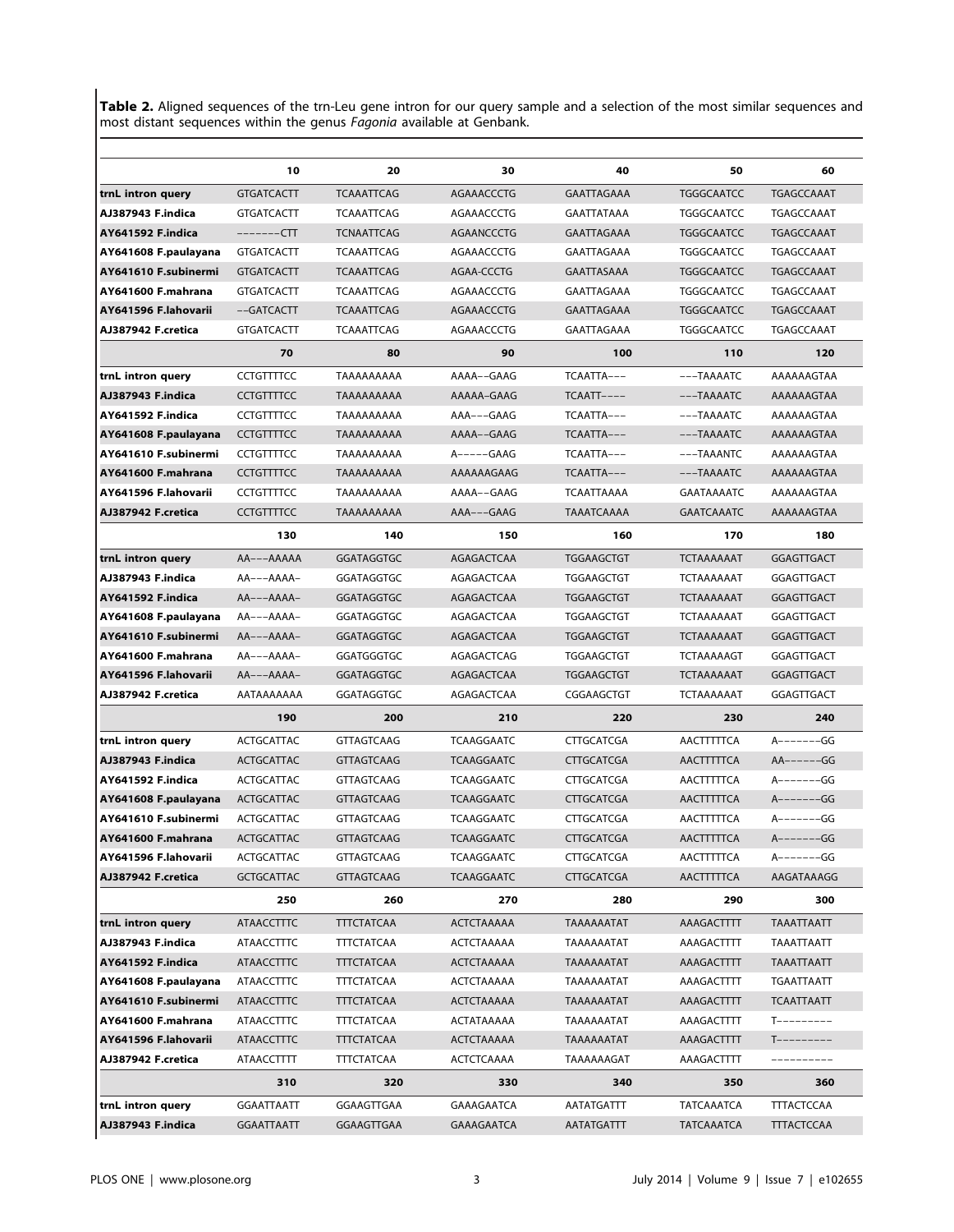Table 2. Cont.

|                          | 310               | 320               | 330               | 340               | 350                | 360               |
|--------------------------|-------------------|-------------------|-------------------|-------------------|--------------------|-------------------|
| <b>AY641592 F.indica</b> | <b>GGAATTAATT</b> | GGAAGTTGAA        | GAAAGAATCA        | <b>AATATGATTT</b> | <b>TATCAAATCA</b>  | <b>TTTACTCCAA</b> |
| AY641608 F.paulayana     | <b>GGAATTAATN</b> | GGAAGTTGAA        | <b>GAAAGAATCA</b> | <b>AATATGATTT</b> | <b>TATCAAATCA</b>  | <b>TTTACTCCAA</b> |
| AY641610 F.subinermi     | <b>GGAATTAATT</b> | GGAAGTTGAA        | GAAAGAATCA        | AATATGATTT        | <b>TATCAAATCA</b>  | <b>TTTACTCCAA</b> |
| AY641600 F.mahrana       | - GAATTAATT       | <b>GGAAGTTGAA</b> | <b>GAAAGAATCA</b> | AATATGATTT        | <b>TATCAAATCA</b>  | <b>TTTACTCCAA</b> |
| AY641596 F.lahovarii     | - GAATTAATT       | GGAAGTTGAA        | GAAAGAATCA        | AATATGATTT        | <b>TATCAAATCA</b>  | <b>TTTACTCCAA</b> |
| AJ387942 F.cretica       | <b>GGAATCAATT</b> | <b>GGAAGTTTAA</b> | <b>GAAAGAATCA</b> | <b>AATATGATTT</b> | <b>TATCAAATCA</b>  | <b>TTTACTCCAA</b> |
|                          | 370               | 380               | 390               | 400               | 410                | 420               |
| trnL intron query        | <b>AGTCTTATAT</b> | <b>ATCTTTTTCA</b> | AAAAA-GATT        | AGTCAGACGA        | <b>GAATAAAGAT</b>  | <b>AGAGTCCCAT</b> |
| AJ387943 F.indica        | AGTCTTATAT        | ATCTTTTTCA        | AAAAA-GATT        | AGTCAGACGA        | <b>GAATAAAGAT</b>  | AGAGTCCCAT        |
| <b>AY641592 F.indica</b> | <b>AGTCTTATAT</b> | ATCTTTTTCA        | AAAAA-GATT        | AGTCAGACGA        | <b>GAATAAAGAT</b>  | <b>AGAGTCCCAT</b> |
| AY641608 F.paulayana     | AGTCTTATAT        | ATCTTTTTCA        | AAAAA-GATT        | AGTCAGACGA        | GAATAAAGAT         | AGAGTCCCAT        |
| AY641610 F.subinermi     | <b>AGTCTTATAT</b> | ATCTTTTTCA        | AAAAA-GATT        | AGTCAGACGA        | GAATAAAGAT         | AGAGTCCCAT        |
| AY641600 F.mahrana       | AGTCTTATAT        | ATCTTTTTCA        | AAAAA-GATT        | AGTCAGACGA        | GAATAAAGAT         | AGAGTCCCAT        |
| AY641596 F.lahovarii     | <b>AGTCTTATAT</b> | ATCTTTTTCA        | AAAAA-GATT        | AGTCAGACGA        | GAATAAAGAT         | AGAGTCCCAT        |
| AJ387942 F.cretica       | AGTCTGATAT        | ATCTTTTTCA        | AAAAAAGATT        | AGTCAGGCGA        | GAATAAAGAT         | AGAGTCCCAT        |
|                          | 430               | 440               | 450               | 460               | 470                | 480               |
| trnL intron query        | <b>TCTATATGTC</b> | AATATTGACA        | <b>ACAATGAAAT</b> | <b>TTATAGTGAG</b> | AGGAAAATCC         | <b>GTCGATTTTA</b> |
| AJ387943 F.indica        | <b>TCTATATGTC</b> | AATATTGACA        | <b>ACAATGAAAT</b> | <b>TTATAGTGAG</b> | <b>AGGAAAAATCC</b> | <b>GTCGATTTTA</b> |
| <b>AY641592 F.indica</b> | <b>TCTATATGTC</b> | AATATTGAC-        | ----------        | -----------       | ----------         | ----------        |
| AY641608 F.paulayana     | <b>TCTATATGTC</b> | AATATTGAC-        | __________        | __________        | __________         | __________        |
| AY641610 F.subinermi     | <b>TCTATATGTC</b> | AATATTGAC-        | __________        | ----------        | ----------         | ----------        |
| AY641600 F.mahrana       | <b>TCTATATGTC</b> | AATATTGAC-        | -----------       | -----------       | -----------        | -----------       |
| AY641596 F.lahovarii     | <b>TCTATATGTC</b> | AATATTGAC-        | __________        | -----------       | __________         | __________        |
| AJ387942 F.cretica       | <b>TCTATATGTC</b> | AATATTGACA        | <b>ACAATGAAAT</b> | <b>TTATAGTGAG</b> | AGGAAAATCC         | <b>GTCGATTTTA</b> |
|                          |                   | 490               |                   |                   |                    |                   |
| trnL intronquery         | <b>TCAATCGTGA</b> | GGGT              |                   |                   |                    |                   |
| AJ387943 F.indica        | <b>TCAATCGTGA</b> | $GGG-$            |                   |                   |                    |                   |
| <b>AY641592 F.indica</b> | ----------        | $--- -$           |                   |                   |                    |                   |
| AY641608 F.paulayana     | ----------        | $--- -$           |                   |                   |                    |                   |
| AY641610 F.subinermi     | -----------       | $--- -$           |                   |                   |                    |                   |
| AY641600 F.mahrana       | ----------        | ----              |                   |                   |                    |                   |
| AY641596 F.lahovarii     | __________        | $--- -$           |                   |                   |                    |                   |
| AJ387942 F.cretica       | <b>TCAATGTGGA</b> | GGGT              |                   |                   |                    |                   |

doi:10.1371/journal.pone.0040152.t002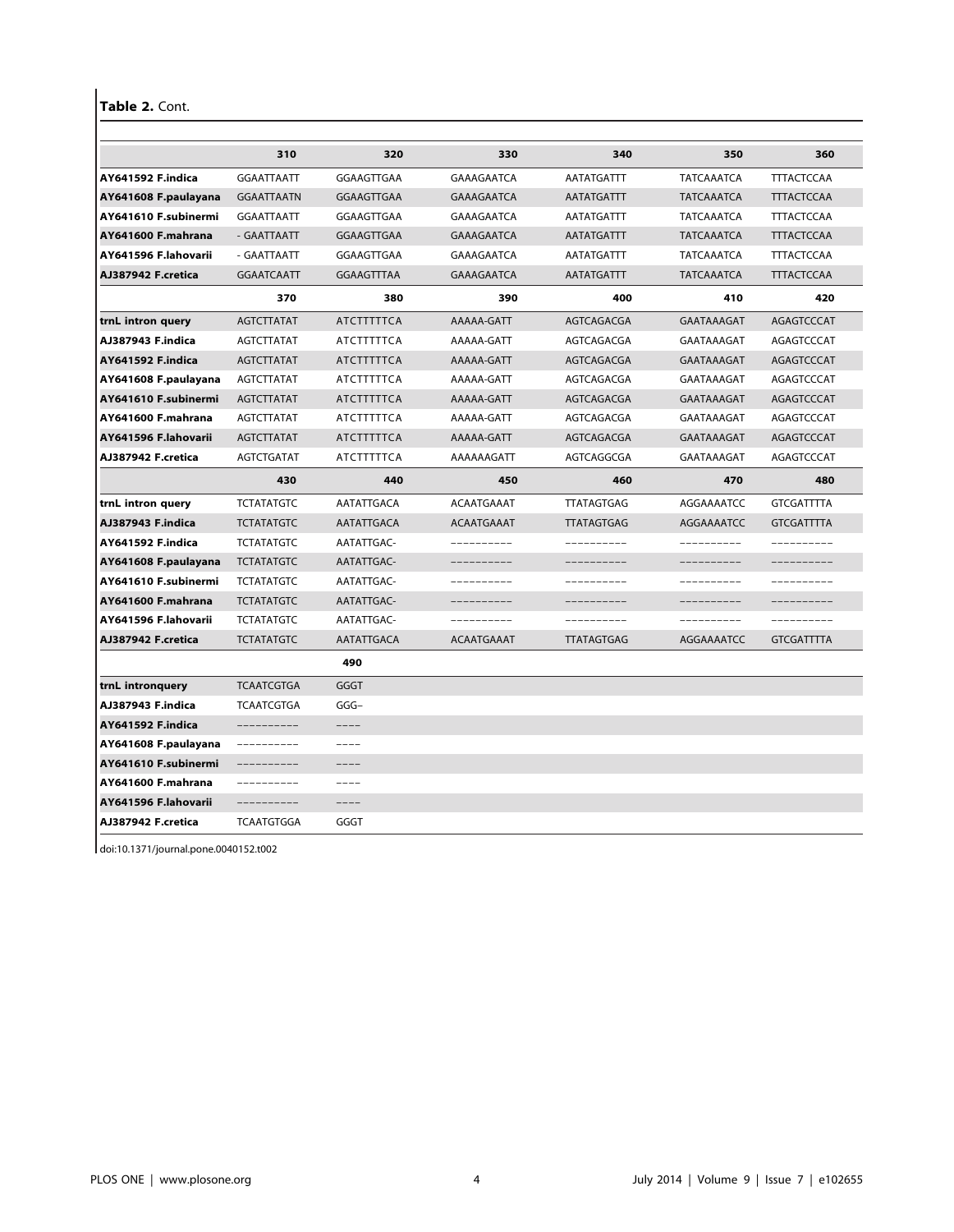Table 3. Aligned sequences of the rDNA Internal Transcribed Spacer for our query sample and a selection of the most similar sequences and most distant sequences within the genus Fagonia available at Genbank.

|                    |                      | 10                | 20                | 30                | 40                | 50                | 60                |
|--------------------|----------------------|-------------------|-------------------|-------------------|-------------------|-------------------|-------------------|
| query ITS          |                      | AGAGCATACC        | <b>CCTTCCTCGA</b> | <b>GTGTCGGGAG</b> | <b>GGAGACTTCC</b> | <b>TGACATTATA</b> | <b>ACGAACCCCG</b> |
| AY641631 F.indica  |                      | AGAGCATACC        | <b>CCTTCCTCGA</b> | GTGTCGGGAG        | GGAGACTTCC        | <b>TGACATTATA</b> | ACGAACCCCG        |
| AY641630 F.indica  |                      | AGAGCATACC        | <b>CCTTCCTNGA</b> | GTGTCGGGAG        | <b>GGAGACTTCC</b> | <b>NGACATTATA</b> | ACGAACCCCG        |
| AY641632 F.indica  |                      | AGAGCATACC        | <b>CCTTCCTCGA</b> | GTGTCGGGAG        | GGAGACTTCN        | <b>TGACATTATA</b> | ACGAACCCCG        |
|                    | AY641652 F.paulayana | AGAGCATACC        | <b>CCTTCCTCGA</b> | <b>GTGTCGGGAG</b> | GGAGACTTCC        | <b>TGACATTATA</b> | ACGAACCCCG        |
|                    | AY641650 F.paulayana | AGAGCATACC        | <b>CCTTCCTCGA</b> | GTGTCGGGAG        | GGAGACTTCC        | TGACATTATA        | ACGAACCCCG        |
|                    | AY641654 F.paulayana | AGAGCATACC        | <b>CCTTCCTCGA</b> | <b>GTGTCNGGAG</b> | <b>GGAGACTTCN</b> | <b>TGACATTATA</b> | ACGAACCCCG        |
|                    | AY641642 F.subinermi | AGAGCATACC        | <b>CCTTCCTCGA</b> | GTGTCAGGAG        | <b>GGAAACTTCC</b> | TGACATTATA        | ACGAACCCCG        |
|                    | AY641639 F.mahrana   | AGAGCATGCC        | <b>CCTTCCTCGA</b> | <b>GTGTCGGGAG</b> | <b>GGAGACTTCN</b> | <b>TGACATCATA</b> | <b>ACGAACCCCG</b> |
|                    | AY641627 F.gypsophil | AGAGCATACC        | <b>CCTTCCTCGA</b> | GTGTCAGGAG        | GGAGACTTCC        | TGACATTATA        | ACGAACCCCG        |
|                    | AY641635 F.lahovarii | --AGCATGCC        | <b>CCTTCCTCGA</b> | GTGTTGGGAG        | GGAGACTTCC        | CGACATCATA        | ACGAACCCCG        |
|                    | AY641636 F.latistipu | AGAGCATGCC        | <b>CCTTCCTCGA</b> | GTGTTGGGAG        | GGAGACTTCC        | CGACATCATA        | ACGAACCCCG        |
|                    | AY641641 F.minutisti | AGAGCATGCC        | <b>CCTTCCTCGA</b> | GTGTCGGGAG        | <b>GGAGACTTCC</b> | CGACATCATA        | ACGAACCCCG        |
| AY641624 F.cretica |                      | AGAGCATGCC        | <b>CCTTCATCGA</b> | GTGTTGAGAG        | GGAGACCTCT        | CGACATCATA        | ACGAACCCCG        |
| AY641623 F.cretica |                      | AGAGCATGCC        | <b>CCTTCATCGA</b> | <b>GTGTTGAGAG</b> | <b>GGAGACCTCT</b> | CGACATCATA        | ACGAACCCCG        |
|                    |                      | 70                | 80                | 90                | 100               | 110               | 120               |
| query ITS          |                      | <b>GCGTGAAAAA</b> | CGCCAAGGAA        | AACAAACAAA        | AAA-GGAGAC        | <b>TGCGTTCGCG</b> | <b>TGGCCTCCTT</b> |
| AY641631 F.indica  |                      | GCGTGAAAAA        | CGCCAAGGAA        | AACAAACAAA        | AAA-GGAGAC        | <b>TGCGTTCGCG</b> | <b>TGGCCTCCTT</b> |
| AY641630 F.indica  |                      | <b>GCNTGAAAAA</b> | CGCCANGGAA        | ANCAAACAAA        | AAA-GGAGAC        | <b>TGCGTTCGCG</b> | <b>TGGCCTCCTT</b> |
| AY641632 F.indica  |                      | <b>GCGTGAAAAM</b> | CGCCAAGGAA        | AMCAAMCAAA        | AAA-GGARAC        | <b>TGCGTTCGCG</b> | <b>TGGCCTCCTT</b> |
|                    | AY641652 F.paulayana | <b>GCGTGAAAAA</b> | CGCCAAGGAA        | AACAAACAAA        | AANAGGAGAC        | <b>TGCGTTCGCG</b> | <b>TGGCCTCCTT</b> |
|                    | AY641650 F.paulayana | GCGTGAAAAA        | CGCCAAGGAA        | AACAAACAAA        | TAA-GGAGAC        | TGCGTTCGCG        | <b>TGGCCTCCTT</b> |
|                    | AY641654 F.paulayana | <b>GCGTGAAAAA</b> | CGCCAAGGAA        | AACAAACAAA        | TAN-GGAGAC        | <b>TGCGTTCGCG</b> | <b>TGGCCTCCTT</b> |
|                    | AY641642 F.subinermi | GCGTGAAAAA        | CGCCAAGGAA        | AACAAACAAA        | AAA-GGAGAC        | <b>TGCGTTCGCG</b> | <b>TGGCCTCCTT</b> |
|                    | AY641639 F.mahrana   | <b>GCGTGAAAAA</b> | CGCCAAGGAA        | AACAAACAAA        | CAA-GGAGAT        | <b>TGCGTTCGCG</b> | <b>TRGCCTCCTT</b> |
|                    | AY641627 F.gypsophil | <b>GCGTGAAAAA</b> | CGCCAAGGAA        | AACAAACAAA        | CAA-GGAGAC        | TGCGTTCGCG        | <b>TGGCCTCCTT</b> |
|                    | AY641635 F.lahovarii | <b>GCGTGAAAAA</b> | CGCCAAGGAA        | AACAAACAAA        | CAA-GGAGAT        | <b>TGCGTCCGCG</b> | <b>TGGCCTCCTT</b> |
|                    | AY641636 F.latistipu | <b>GCGTGAAAAA</b> | CGCCAAGGAA        | AACAAACAAA        | TAA-GGAGAT        | <b>TGCGTCCGCG</b> | <b>TGACCTCCTT</b> |
|                    | AY641641 F.minutisti | <b>GCGTTAAAAG</b> | CGCCAAGGAA        | AACAAACAAA        | ACAAGGAGAC        | <b>TGCGTTCGCG</b> | <b>TGGCCTCCTT</b> |
| AY641624 F.cretica |                      | GCGTGAAAAG        | CGCCAAGGAA        | AACAAACAAA        | ACAAGGAGAT        | <b>TGCATTCGTG</b> | <b>TGGCCTCCTT</b> |
| AY641623 F.cretica |                      | <b>GCGTGAAAAG</b> | CGCCAAGGAA        | AACAAACAAA        | ACAAGGAGAT        | <b>TACATTCGTG</b> | <b>TGGCCTCCTT</b> |
|                    |                      | 130               | 140               | 150               | 160               | 170               | 180               |
| query ITS          |                      | <b>TGTATTGAAT</b> | CAAAATGACT        | <b>CTCGGCAACG</b> | <b>GATATCTCGG</b> | <b>CTCTCGCATC</b> | GATGAAGAAC        |
| AY641631 F.indica  |                      | <b>TGTATTGAAT</b> | CAAAATGACT        | CTCGGCAACG        | GATATCTCGG        | CTCTCGCATC        | GATGAAGAAC        |
| AY641630 F.indica  |                      | <b>TGTATTGAAT</b> | CAAAATGACT        | CTCGGCAACG        | <b>GATATCTCGG</b> | <b>CTCTCGCATC</b> | <b>GATGAAGAAC</b> |
| AY641632 F.indica  |                      | <b>TGTATTGAAT</b> | CAAAATGACT        | CTCGGCAACG        | GATATCTCGG        | <b>CTCTCGCATC</b> | GATGAAGAAC        |
|                    | AY641652 F.paulayana | <b>TGTATTGAAT</b> | CAAAATGACT        | CTCGGCAACG        | <b>GATATCTCGG</b> | <b>CTCTCGCATC</b> | GATGAAGAAC        |
|                    | AY641650 F.paulayana | TGTATTGAAT        | CAAAATGACT        | CTCGGCAACG        | GATATCTCGG        | <b>CTCTCGCATC</b> | GATGAAGAAC        |
|                    | AY641654 F.paulayana | <b>TGTATTGAAT</b> | CAAAATGACT        | CTCGGCAACG        | <b>GATATCTCGG</b> | <b>CTCTCGCATC</b> | GATGAAGAAC        |
|                    | AY641642 F.subinermi | TGTATTGAAT        | CAAAATGACT        | CTCGGCAACG        | GATATCTCGG        | <b>CTCTCGCATC</b> | GATGAAGAAC        |
|                    | AY641639 F.mahrana   | TGTATTGAAT        | CAAAATGACT        | CTCGGCAACG        | GATATCTCGG        | <b>CTCTCGCATC</b> | GATGAAGAAC        |
|                    | AY641627 F.gypsophil | TGTATTGAAT        | CAAAATGACT        | CTCGGCAACG        | GATATCTCGG        | <b>CTCTCGCATC</b> | GATGAAGAAC        |
|                    | AY641635 F.lahovarii | TGCATTGAAT        | CAAAATGACT        | CTCGGCAACG        | <b>GATATCTCGG</b> | <b>CTCTCGCATC</b> | GATGAAGAAC        |
|                    | AY641636 F.latistipu | TGCATTGAAT        | CAAAATGACT        | CTCGGCAACG        | GATATCTCGG        | <b>CTCTCGCATC</b> | GATGAAGAAC        |
|                    | AY641641 F.minutisti | TGCATTGAGT        | CAAAACGACT        | CTCGGCAACG        | <b>GATATCTCGG</b> | <b>CTCTCGCATC</b> | GATGAAGAAC        |
| AY641624 F.cretica |                      | TGCATTGAAT        | CAAAACGACT        | CTCGGCAACG        | GATATCTCGG        | CTCTCGCATC        | GATGAAGAAC        |
| AY641623 F.cretica |                      | <b>TGCATTGAAT</b> | CAAAACGACT        | CTCGGCAACG        | <b>GATATCTCGG</b> | <b>CTCTCGCATC</b> | $GATG$ ------     |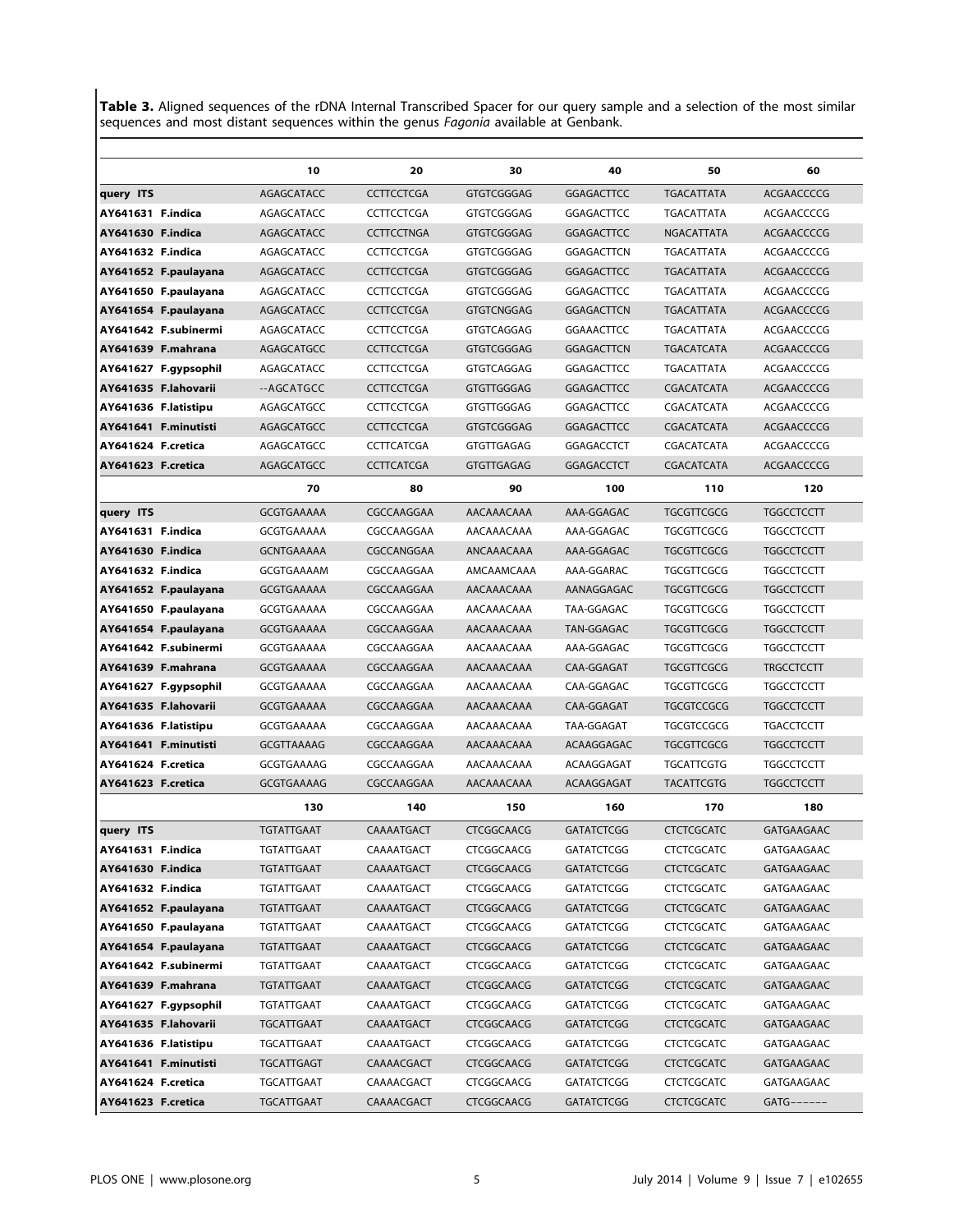### Table 3. Cont.

|                      | 190               | 200               | 210               | 220               | 230               | 240               |
|----------------------|-------------------|-------------------|-------------------|-------------------|-------------------|-------------------|
| query ITS            | GTAGCGAAAT        | <b>GCGATACTTG</b> | <b>GTGTGAATTG</b> | CAGAATCCAG        | <b>TGAACCATCG</b> | <b>AGTCTTTGAA</b> |
| AY641631 F.indica    | GTAGCGAAAT        | <b>GCGATACTTG</b> | <b>GTGTGAATTG</b> | CAGAATCCAG        | <b>TGAACCATCG</b> | AGTCTTTGAA        |
| AY641630 F.indica    | GTAGCGAAAT        | <b>GCGATACTTG</b> | <b>GTGTGAATTG</b> | CAGAATCCAG        | <b>TGAACCATCG</b> | AGTCTTTGAA        |
| AY641632 F.indica    | GTAGCGAAAT        | <b>GCGATACTTG</b> | <b>GTGTGAATTG</b> | CAGAATCCAG        | <b>TGAACCATCG</b> | AGTCTTTGAA        |
| AY641652 F.paulayana | GTAGCGAAAT        | <b>GCGATACTTG</b> | <b>GTGTGAATTG</b> | CAGAATCCAG        | <b>TGAACCATCG</b> | AGTCTTTGAA        |
| AY641650 F.paulayana | GTAGCGAAAT        | <b>GCGATACTTG</b> | <b>GTGTGAATTG</b> | CAGAATCCAN        | NGAACCATCG        | AGTCTTTGAA        |
| AY641654 F.paulayana | GTAGCGAAAT        | <b>GCGATACTTG</b> | <b>GTGTGAATTG</b> | CAGAATCCAG        | <b>TGAACCATCG</b> | AGTCTTTGAA        |
| AY641642 F.subinermi | GTAGCGAAAT        | <b>GCGATACTTG</b> | <b>GTGTGAATTG</b> | CAGAATCCAG        | TGAACCATCG        | AGTCTTTGAA        |
| AY641639 F.mahrana   | <b>GTAGCGAAAT</b> | <b>GCGATACTTG</b> | <b>GTGTGAATTG</b> | CAGAATCCAG        | YGAACCATCG        | AGTCTTTGAA        |
| AY641627 F.gypsophil | GTAGCGAAAT        | <b>GCGATACTTG</b> | <b>GTGTGAATTG</b> | CAGAATCCAG        | CGAACCATCG        | AGTCTTTGAA        |
| AY641635 F.lahovarii | GTAGCGAAAT        | <b>GCGATACTTG</b> | <b>GTGTGAATTG</b> | CAGAATCCAG        | <b>TGAACCATCG</b> | AGTCTTTGAA        |
| AY641636 F.latistipu | GTAGCGAAAT        | <b>GCGATACTTG</b> | <b>GTGTGAATTG</b> | CAGAATCCAG        | <b>TGAACCATCG</b> | AGTCTTTGAA        |
| AY641641 F.minutisti | GTAGCGAAAT        | <b>GCGATACTTG</b> | <b>GTGTGAATTG</b> | CAGAATCCAG        | CGAACCATCG        | AGTCTTTGAA        |
| AY641624 F.cretica   | GTAGCGAAAT        | <b>GCGATACTTG</b> | <b>GTGTGAATTG</b> | CAGAATCCAG        | CGAACCATCG        | AGTCTTTGAA        |
| AY641623 F.cretica   | ---------T        | <b>GCGATACTTG</b> | <b>GTGTGAATTG</b> | CAGAATCCAG        | CGAACCATCG        | AGTCTTTGAA        |
|                      | 250               | 260               | 270               | 280               | 290               | 300               |
| query ITS            | CGCAAGTTGC        | <b>GCCCGAAGCC</b> | <b>TTCGGGCTAA</b> | <b>GGGCACGTCT</b> | <b>GCCTGGGTGT</b> | CACGCAATGT        |
| AY641631 F.indica    | CGCAAGTTGC        | GCCCGAAGCC        | <b>TTCGGGCTAA</b> | GGGCACGTCT        | <b>GCCTGGGTGT</b> | CACGCAATGT        |
| AY641630 F.indica    | CGCAAGTTGC        | <b>GCCCGAAGCC</b> | <b>TTCGGGCTAA</b> | <b>GGGCACGTCT</b> | <b>GCCTGGGTGT</b> | CACGCAATGT        |
| AY641632 F.indica    | CGCAAGTTGC        | GCCCGAAGCC        | TTCGGGCTAA        | GGGCACGTCT        | <b>GCTTGGGTGT</b> | CACGCAATGT        |
| AY641652 F.paulayana | CGCAAGTTGC        | <b>GCCCGAAGCC</b> | <b>TTCGGGCTAA</b> | GGGCACGTCT        | <b>GCCTGGGTGT</b> | CACGCAATGT        |
| AY641650 F.paulayana | CGCAAGTTGC        | GCCCGAAGCN        | <b>TTCGGGCTAA</b> | GGGCACGTCT        | <b>GCNTGGGTGT</b> | CACGCAATGT        |
| AY641654 F.paulayana | CGCAAGTTGC        | <b>GCCCGAAGCC</b> | <b>TTCGGGCTAA</b> | GGGCACGTCT        | <b>GCCTGGGTGT</b> | CACGCAATGT        |
| AY641642 F.subinermi | CGCAAGTTGC        | GCCCGAAGCC        | <b>TTCGGGCTAA</b> | GGGCACGTCT        | <b>GCCTGGGTGT</b> | CACGCAATGT        |
| AY641639 F.mahrana   | CGCAAGTTGC        | <b>GCCCGAAGCC</b> | <b>TTCGGGCTAA</b> | GGGCACGTCT        | <b>GCCTGGGTGT</b> | CACGCAATGT        |
| AY641627 F.gypsophil | CGCAAGTTGC        | GCCCGAAGCC        | <b>TTCGGGCTAA</b> | GGGCACGTCT        | <b>GCCTGGGTGT</b> | CACGCAATGT        |
| AY641635 F.lahovarii | CGCAAGTTGC        | <b>GCCCGAAGCC</b> | <b>TTCGGGCTAA</b> | GGGCACGTCT        | <b>GCCTGGGTGT</b> | CACGCAATGT        |
| AY641636 F.latistipu | CGCAAGTTGC        | GCCCGAAGCC        | <b>TTCGGGCTAA</b> | GGGCACGTCT        | <b>GCCTGGGTGT</b> | CACGCAATGT        |
| AY641641 F.minutisti | CGCAAGTTGC        | <b>GCCCGAAGCC</b> | <b>TTCGGGCTAA</b> | GGGCACGTCT        | <b>GCCTGGGTGT</b> | CACGCAACGT        |
| AY641624 F.cretica   | CGCAAGTTGC        | GCCCGAAGCC        | <b>TTCGGGTTAA</b> | GGGCACGTCT        | <b>GCCTGGGTGT</b> | CACGCAATGT        |
| AY641623 F.cretica   | CGCAAGTTGC        | <b>GCCCGAAGCC</b> | <b>TTCGGGTTAA</b> | GGGCACGTCT        | <b>GCCTGGGTGT</b> | CACGCAATGT        |
|                      | 310               | 320               | 330               | 340               | 350               | 360               |
| query ITS            | <b>CGCTCTCCAC</b> | <b>TCCATATTGA</b> | <b>TTGGATGAGC</b> | <b>GTATGATGGT</b> | <b>CTCCCGTGAG</b> | <b>CTTTCTTTGC</b> |
| AY641631 F.indica    | CGCTCTCCAC        | TNCATATTGA        | TTGGATGAGC        | <b>GTATGATGGT</b> | CTCCCGTGAG        | CTTTCTTTGC        |
| AY641630 F.indica    | CGCTCTCCAC        | <b>TCCATATTGA</b> | <b>TTGGATGAGC</b> | <b>GTATGATGGT</b> | <b>CTCCCGTGAG</b> | <b>CTTTCTTTGC</b> |
| AY641632 F.indica    | CGCTCTCCAC        | TCCATATTGA        | <b>TTGGATGAGC</b> | <b>GTATGATGGT</b> | CTCCCGTGAG        | <b>CTTTCTTTGC</b> |
| AY641652 F.paulayana | CGCTCTCCAC        | <b>TCCATATTGA</b> | <b>TTGGATGAGC</b> | <b>GTATGATGGT</b> | <b>CTCCCGTGAG</b> | <b>CTTTCTTTGC</b> |
| AY641650 F.paulayana | CGCTCTCCAC        | TCCATATTGA        | <b>TTGGATGAGC</b> | <b>GTATGATGGT</b> | CTCCCGTGAG        | <b>CTTTCTTTGC</b> |
| AY641654 F.paulayana | CGCTCTCCAC        | <b>TCNATATTGA</b> | <b>TTGGATGAGC</b> | <b>GTATGATGGT</b> | <b>CTCCCGTGAG</b> | <b>CTTTCTTTGC</b> |
| AY641642 F.subinermi | CGCTCTCCAC        | <b>TCCATATTGA</b> | TTGGATGAGC        | <b>GTATGATGGT</b> | CTCCCGTGAG        | <b>CTTTCTTTGC</b> |
| AY641639 F.mahrana   | CGCTCTCCAC        | <b>TCCATATTGA</b> | <b>TTGGATGAGC</b> | <b>GTATGATGGT</b> | <b>CTCCCGTGAG</b> | <b>CTATCTTTGC</b> |
| AY641627 F.gypsophil | CGCTCCCCAC        | <b>TCCATATTGA</b> | <b>TTGGATGAGC</b> | <b>GTATGATGGT</b> | <b>CTCCCGTGAG</b> | <b>CTATCTTTGC</b> |
| AY641635 F.lahovarii | CGCTCCCCAC        | TCTATATTGA        | <b>TTGGATGAGC</b> | <b>GTATGATGGT</b> | <b>CTCCCGTGAG</b> | <b>CTATCTNTGC</b> |
| AY641636 F.latistipu | CGCTCCCCAC        | <b>TCTATATTGA</b> | TTGGATGAGC        | <b>GTATGATGGT</b> | CTCCCGCGAG        | CAATCTTTGC        |
| AY641641 F.minutisti | CGCTCCCCAT        | <b>TTCATATTGA</b> | <b>TTGGATGAGC</b> | <b>GTATGATGGT</b> | <b>CTCCCGTGAG</b> | CTATATTTGC        |
| AY641624 F.cretica   | CGCTCCCCAC        | TCCAAATTGA        | <b>TTGGGTGAGT</b> | <b>GTATGATGGT</b> | CTCCCGTGAG        | CTATATTTGC        |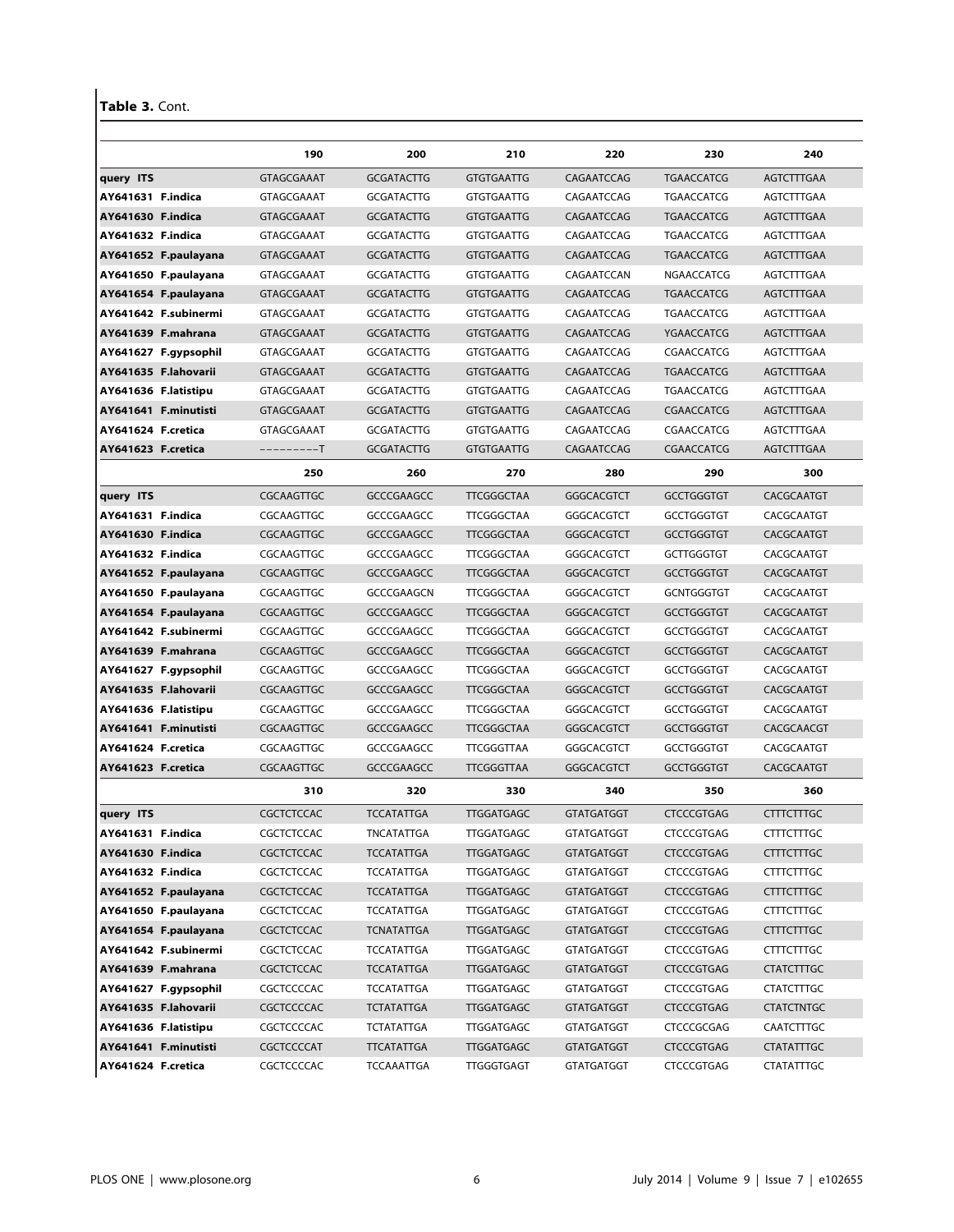Table 3. Cont.

|                      |                                            | 310                           | 320               | 330               | 340               | 350               | 360               |
|----------------------|--------------------------------------------|-------------------------------|-------------------|-------------------|-------------------|-------------------|-------------------|
| AY641623 F.cretica   |                                            | CGCTCCCCAC                    | <b>TCCAAATTGA</b> | <b>TTGGGTGAGT</b> | <b>GTATGATGGT</b> | <b>CTCCCGTGAG</b> | <b>CTATATTTGC</b> |
|                      |                                            | 370                           | 380               | 390               | 400               | 410               | 420               |
| query ITS            |                                            | <b>TTGTGGTTGG</b>             | <b>CCTAAACATG</b> | <b>AGTCCTCGGY</b> | <b>GCGAATTGTG</b> | <b>CCACGGTCTT</b> | AGGTGGTCGA        |
| AY641631 F.indica    |                                            | <b>TTGTGGTTGG</b>             | CCTAAACATG        | AGTCCTCGGN        | <b>GCGAATTGTG</b> | <b>CCACGGTCTT</b> | AGGTGGTCGA        |
| AY641630 F.indica    |                                            | TTGTGGTTGG                    | <b>CCTAAACATG</b> | AGTCCTCGGT        | <b>GCGAATTGTG</b> | <b>CCACGGTCTT</b> | AGGTGGTCGA        |
| AY641632 F.indica    |                                            | <b>TTGTGGTTGG</b>             | <b>CCTAAACATG</b> | AGTCCTCGGT        | <b>GCGAATTGTG</b> | <b>CCACGGTCTT</b> | AGGTGGTCGA        |
|                      | AY641652 F.paulayana                       | <b>TTGTGGTTGG</b>             | <b>CCTAAACATG</b> | AGTCCTCGGT        | <b>GTGAATTGTG</b> | <b>CCACGGTCTT</b> | AGGTGGTCGA        |
|                      | AY641650 F.paulayana                       | <b>TTGTGGTTGG</b>             | <b>CCTAAACATG</b> | AGTCCTCGGN        | <b>GCGAATTGTG</b> | <b>CCACGGTCTT</b> | AGGTGGTNGA        |
|                      | AY641654 F.paulayana                       | <b>TTGTGGTTGG</b>             | <b>CCTAAACATG</b> | <b>AGTCCTCGGN</b> | <b>GCGAATTGTG</b> | <b>CCACGGTCTT</b> | AGGTGGTCGA        |
|                      | AY641642 F.subinermi                       | <b>TTGTGGTTGG</b>             | CCTAAACATG        | AGTCCTCGGT        | <b>GCAAATTGTG</b> | <b>CCACGGTCTT</b> | AGGTGGTCGA        |
|                      | AY641639 F.mahrana                         | <b>TTGTGGTTGG</b>             | <b>CCTAAACATG</b> | <b>AGTCCTCGGC</b> | <b>GCGAATTGTG</b> | <b>CCACGGTCTT</b> | AGGTGGTCGA        |
|                      | AY641627 F.gypsophil                       | <b>TTGTGGTTGG</b>             | <b>CCTAAACATG</b> | AGTCCTCGGC        | <b>GCGAATTGTG</b> | <b>CCACGGTCTT</b> | AGGTGGTCGA        |
|                      | AY641635 F.lahovarii                       | <b>TTGTGGTTGG</b>             | <b>CCTAAACATG</b> | <b>AGTCCTCGGT</b> | <b>GCGAATTGTG</b> | <b>CCACGGTCTT</b> | AGGTGGTCGA        |
|                      | AY641636 F.latistipu                       | <b>TTGTGGTTGG</b>             | <b>CCTAAACATG</b> | AGTCCTCGGT        | <b>GCGAATTGTG</b> | <b>CCACGGTCTT</b> | AGGTGGTCGA        |
|                      | AY641641 F.minutisti                       | <b>TTGTGGTTGG</b>             | <b>CCTAAACACG</b> | <b>AGTCCTCGGC</b> | <b>GCGAATTGTG</b> | <b>CCACGGTCTT</b> | AGGTGGTCGA        |
| AY641624 F.cretica   |                                            | <b>TTGTGGTTGG</b>             | CCTAAACACG        | AGTCCTCGGC        | ACGGATTGTG        | <b>TCACGGTCTT</b> | AGGTGGTCGA        |
| AY641623 F.cretica   |                                            | <b>TTGTGGTTGG</b>             | <b>CCTAAACACG</b> | AGTCCTCGGC        | ACGGATTGTG        | <b>TCACGGTCTT</b> | <b>AGGTGGTCGA</b> |
|                      |                                            | 430                           | 440               | 450               | 460               | 470               | 480               |
| query ITS            |                                            | AACCCTGAAG                    | <b>GATCGTGTGC</b> | <b>CCATTTTA-G</b> | CCATAGAGAG        | <b>GAACTTGCAA</b> | CCCTAGAGCA        |
| AY641631 F.indica    |                                            | AACCCTGAAG                    | GATCGTGTGC        | CCATTTTA-G        | CCATAGAGAG        | GAACTTGCAA        | CCCTAGAGCA        |
| AY641630 F.indica    |                                            | AACCCTGAAG                    | <b>GATCGTGTGC</b> | <b>CCATTTTA-G</b> | CCATAGAGAG        | <b>GAACTTGCAA</b> | CCCTAGAGCA        |
| AY641632 F.indica    |                                            | AACCCTGAAG                    | <b>GATCGTGTGC</b> | <b>CCATTTTA-G</b> | CCATAGAGAG        | GAACTTGCAA        | CCCTAGAGCA        |
|                      | AY641652 F.paulayana                       | AACCCTGAAG                    | <b>GATCGTGTGC</b> | <b>CCATTTTA-G</b> | CCATAGAGAG        | <b>GAACTTGCAA</b> | <b>CCCTAGAGCA</b> |
|                      | AY641650 F.paulayana                       | AACCCTGAAG                    | <b>GATCGTGTGC</b> | <b>CCATTTTA-G</b> | CCATAGAGAG        | GAACTTGCAA        | CCCTAGAGCA        |
|                      | AY641654 F.paulayana                       | AACCCTGAAG                    | <b>GATCGTGTGC</b> | <b>CCATTTTA-G</b> | CCATAGAAAG        | <b>GAACTTGCAA</b> | CCCTAGAGCA        |
|                      | AY641642 F.subinermi                       | AACCCTGAAG                    | <b>GATCGTGTGC</b> | <b>CCATTTTA-G</b> | CCATAGAGAG        | AAACTTGCAA        | CCCTAGAGCA        |
|                      | AY641639 F.mahrana                         | AACCCTGAAG                    | <b>GATCGTGTGC</b> | <b>CCATTTTA-G</b> | CCATAGAGAG        | <b>GAACTTGCAA</b> | CCCTAGAGCA        |
|                      | AY641627 F.gypsophil                       | AAGCCTGAAG                    | <b>GATCGTGTGC</b> | <b>CCATTTCA-G</b> | CCATAGAGAG        | GAACTTGCAA        | CCCTAGAGCA        |
|                      | AY641635 F.lahovarii                       | AACCCTGAAG                    | <b>GATCGTGTGC</b> | <b>CCATTTTA-G</b> | <b>TCATATAGAG</b> | <b>GAACTTGCAA</b> | CCCTAGAGCA        |
| AY641636 F.latistipu |                                            | AACCCTGAAG                    | <b>GATCGTGTGC</b> | <b>CCATTTTA-G</b> | TCATAGAGAG        | GAACTTGTAA        | CCCTAGAGCA        |
|                      | AY641641 F.minutisti                       | AACCCTGAAG                    | <b>GATCGTGTGT</b> | <b>CCATTTTA-G</b> | CCATAGAGAG        | <b>GAATTTGCAA</b> | CCCTAGAGCA        |
| AY641624 F.cretica   |                                            | AACCCTGAAA                    | <b>GATCGTGTGC</b> | <b>TCATTTCTTG</b> | <b>CCATAGTTAG</b> | GAACTTGCAA        | CCCTAAAGCA        |
| AY641623 F.cretica   |                                            | AACCCTGAAA                    | <b>GATCGTGTGC</b> | <b>TCATTTCT-G</b> | <b>CCATAGCTAG</b> | <b>GAACTTGCAA</b> | CCCTAAAGCA        |
| query ITS            |                                            | <b>TGTCGATCT</b>              |                   |                   |                   |                   |                   |
| AY641631 F.indica    |                                            | TGTCGATCT                     |                   |                   |                   |                   |                   |
| AY641630 F.indica    |                                            | <b>TGTCGATCT</b>              |                   |                   |                   |                   |                   |
| AY641632 F.indica    |                                            | <b>TGTCGATCT</b>              |                   |                   |                   |                   |                   |
|                      | AY641652 F.paulayana                       | <b>TGTNGATCT</b>              |                   |                   |                   |                   |                   |
|                      | AY641650 F.paulayana                       | TGTCGATCT<br><b>TGTCGATCT</b> |                   |                   |                   |                   |                   |
|                      | AY641654 F.paulayana                       |                               |                   |                   |                   |                   |                   |
|                      | AY641642 F.subinermi<br>AY641639 F.mahrana | TGTCGATCT<br><b>TGTCGATCT</b> |                   |                   |                   |                   |                   |
|                      | AY641627 F.gypsophil                       | <b>TGTCAATCT</b>              |                   |                   |                   |                   |                   |
|                      | AY641635 F.lahovarii                       | <b>TGTCGATCT</b>              |                   |                   |                   |                   |                   |
|                      | AY641636 F.latistipu                       | <b>TGTCGATCT</b>              |                   |                   |                   |                   |                   |
|                      | AY641641 F.minutisti                       | TGTCGAT--                     |                   |                   |                   |                   |                   |
|                      | AY641624 F.cretica                         | TGTCGATCT                     |                   |                   |                   |                   |                   |
|                      |                                            |                               |                   |                   |                   |                   |                   |

doi:10.1371/journal.pone.0040152.t003